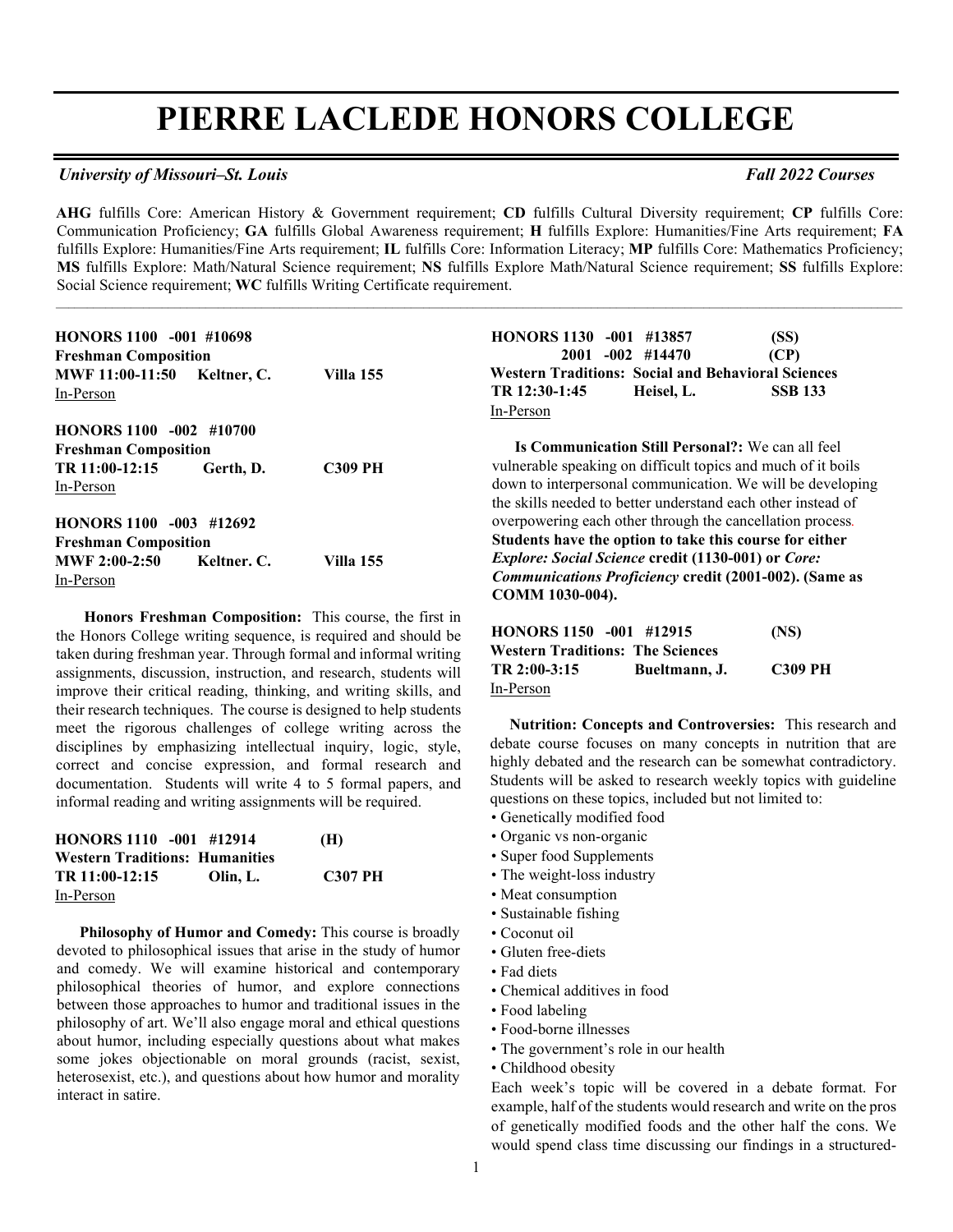style debate, as well as learning about nutrition concepts related to the subject. **This course does not fulfill the nutrition requirement for the College of Nursing. Nursing majors cannot enroll in this course.**

**HONORS 1200 -001 #10701 (H) Freshman Symposium: Cultural Traditions I Humanities TR 11:00-12:15 Torrusio, A. Seton PH** In-Person

**HONORS 1200 -002 #10702 (H) Freshman Symposium: Cultural Traditions I Humanities TR 2:00-3:15 Torrusio, A. Seton PH** In-Person

**HONORS 1200 -003 #10704 (H) Freshman Symposium: Cultural Traditions I Humanities MWF 12:30-1:20 Baldus, K. Villa 155** In-Person

**HONORS 1202 -001 #10736 (SS) Freshman Symposium: Cultural Traditions I Social Sciences MWF 9:30-10:20 Schiessl, C. Seton PH** In-Person

**HONORS 1202 -002 #10737 (SS) Freshman Symposium: Cultural Traditions I Social Sciences MWF 11:00-11:50 Schiessl, C. Seton PH** In-Person

**HONORS 1202 -003 #13198 (SS) Freshman Symposium: Cultural Traditions I Social Sciences TR 12:30-1:45 Wilson, C. LeGras PH** In-Person

 **Cultural Traditions I**: Cultural Traditions I explores what it means to be engaged and thoughtful citizens of the world by reflecting on influential texts from diverse Western and non-Western cultures that shaped the ancient and early modern world. Readings examine ways in which people have sought meaning in their lives, searched for happiness, and negotiated the problems and differences that have divided them. The course provides a foundation for students' learning, focusing on the development of critical reading, writing, communication and research skills at the heart of the honors curriculum. By engaging students in experiences beyond the classroom at campus events and in service opportunities in the St. Louis community, focusing on shared texts and assignments across all course sections, and partnering each class with peer mentors, Cultural Traditions develops a strong honors community dedicated to nurturing each student's academic success.

**HONORS 1230 -001 #10705 (SS or AHG) American Traditions: Social & Behavioral Sciences TR 9:30-10:45 Uchitelle, B. C307 PH** In-Person

 **The U.S. Constitution: The Living Document in a Contemporary World:** For the more than 235 years since its adoption in 1787, the Constitution has shaped and defined our nation. You might have studied it in high school, but did you really explore the Constitution's amazing influence on your life and the lives of all Americans?

 Throughout the course we will consider the critical impact of the Constitution on our nation from its adoption to the present day. We will gain a different perspective of how and why a handful of individuals more than two centuries ago drafted the document that created our country. In this context, we will study the tough compromises made by those founders and the serious flaws that resulted from many of their compromises. Why were slaves denied all rights; why were women excluded; why there an Electoral College rather than a popular vote for President; why two Senators for each State; why is the Supreme Court so supreme? We'll examine together and discuss these issues.

 We will be considering major Supreme Court decisions such as Dred Scott, Brown v. Bd. of Education, Roe v. Wade, Bush v. Gore, Obama Care and the Gay Marriage decision in order to place the document in the context of today's world. And we'll debate under the Bill of Rights whether the death penalty should be prohibited or guns limited solely to law enforcement officers.

 In summary, this course will allow you to gain a new perspective and understanding of the most important document of our country, one that everyday shapes your life and the well-being of the nation. As a result you will have the opportunity to consider with your classmates the nation's most pressing issues. You will learn and enjoy yourselves in this course!

#### **HONORS 1230 -002 #10706 (SS or AHG) American Traditions: Social & Behavioral Sciences MWF 12:30-1:20 Herrick, C. Seton PH** In-Person

 **Honors American Politics & Government:** Whether we want to believe it or not, politics is a part of our lives and we need to understand it. Whether your future is taking you into business, law, education, the arts, or the natural sciences, politics will touch your lives in many ways.

The purpose of this course is to introduce the fundamentals of American government and politics, particularly the major institutions and processes. Further, it aims to develop skills and abilities in analyzing and evaluating issues and public policies in American politics. On the one hand, this course wants to stimulate interest in American politics and impart tools that can be of use to all life-long students of politics. On the other hand, this course hopes to develop critical (that is, analytical) citizens, so that each of us will have examined reasons for the choices we make. **While this class is not cross-listed, it will count as Intro to American Politics for SOME majors. Contact your advisor to inquire about this.**

| HONORS 1310 -001 #14459                   |             | (CD, H)        |
|-------------------------------------------|-------------|----------------|
| <b>Non-Western Traditions: Humanities</b> |             |                |
| $MWF 2:00-2:50$                           | Michael, A. | <b>ESH 104</b> |
| In-Person                                 |             |                |

 **Modern Japanese Cinema:** The Japanese film industry, one of the oldest and largest in the world, has produced some of the most accomplished and acclaimed films of all time. Its influence on world cinema can be seen in everything from the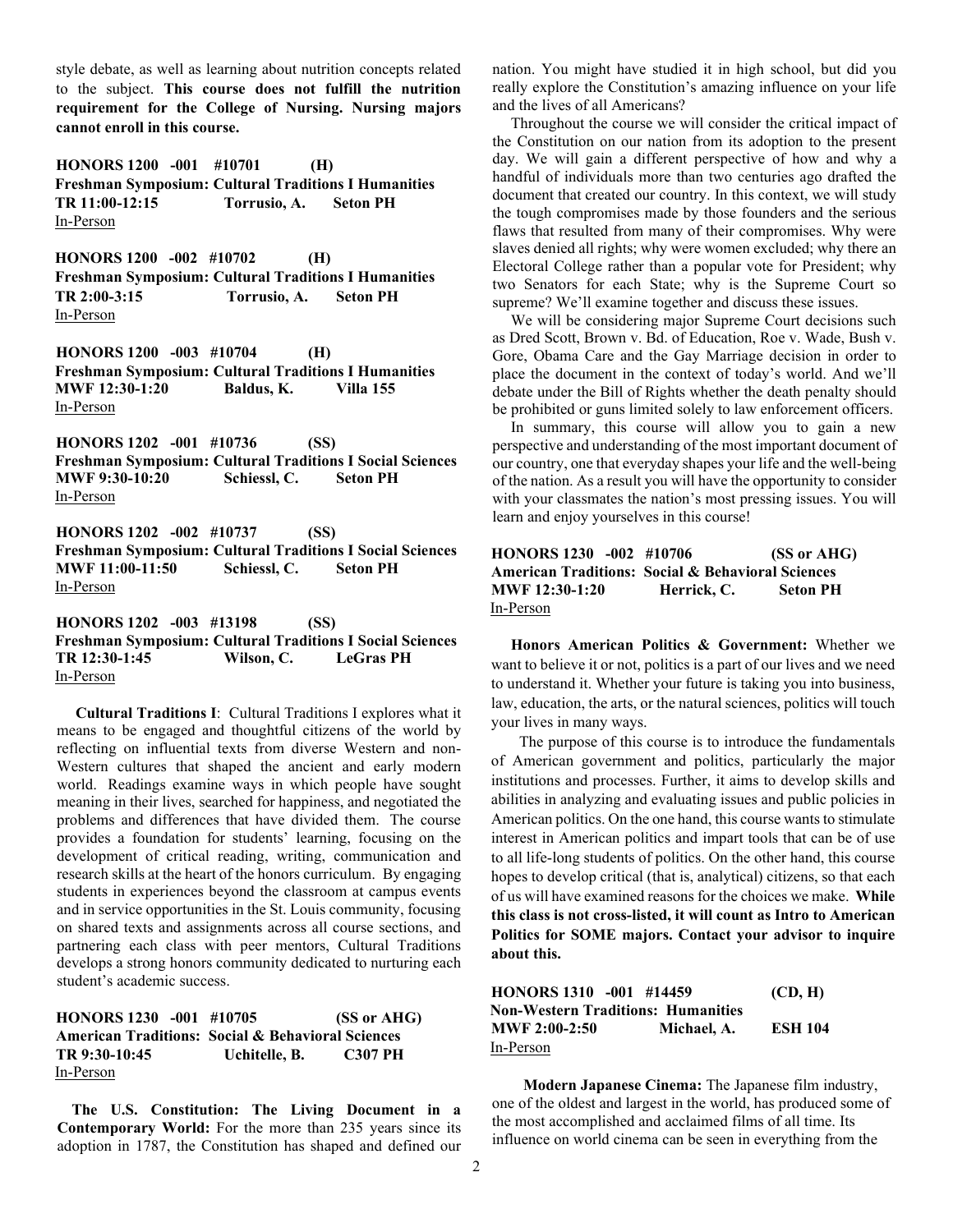philosophies of Star Wars to the stylized violence of Tarantino, and from horror to that most American of genres, the Western. Japanese filmmakers have combined native aesthetic and entertainment traditions with foreign storytelling techniques to produce vibrant works with worldwide appeal. This course will take a chronological approach to the study of the history and aesthetics of Japanese film, with an emphasis on the films of the "Golden Age" of Japanese cinema. Students will come away from the course with a familiarity with the great classic directors (Kurosawa, Mizoguchi, Ozu) and major genres (jidaigeki, gendaigeki, etc.), an understanding of the recurring themes and historical trends within Japanese film, and an appreciation of the interplay between Japanese and Western film industries. Students will learn to approach films critically, and various academic readings on film will be required. Students will be evaluated through class participation, discussion boards, in-class writing activities, short presentations, and a research paper. Film screenings take place both inside and outside class time. **(Same as Japan 2191-001)**.

#### **HONORS 1330 -001 #14460 (CD, SS) Non-Western Traditions: Social Sciences TR 3:30-4:45 Weber, K. LeGras PH** In-Person

 **Men and Women in Non-Western Pop Culture:** With the hit tv show *Squid Game*, the chart-topping of BTS, a Korean boy band, and the recent accolades (and Academy Award nods) for films like *Drive My Car* and *Parasite*, Asian popular culture seems to be having a moment. That perception would not be true, however. From the popularity of "Gangnam Style" in 2012 to the increased presence of Asian films and television on streaming services available to Americans and even as far back as the popularity of *Pokémon* since the early 2000s, Asian popular culture has long since built a solid fanbase in the US and worldwide for decades. Yet this music, film, and television is not just popular; its lyrics and the dancers and actors appearing in them represent specific ideas of the kinds of gender roles writers, performers, and audiences value in women, men, and third gendered people. We will use popular culture as a lens to examine the construction of gender roles in Asia and what they can tell us about the gendered values of those cultures. We will consider issues of gender and sexuality, their intersection with the local history and politics of different nations and governments, and how they appear in the films, music, and television of various Asian nations. Subjects of study include Bollywood musicals, Japanese horror films, Korean dramas and pop music, and Thai comedy films.

| HONORS 2001 -001 #13200                    |                     | (CP)                  |
|--------------------------------------------|---------------------|-----------------------|
|                                            | $2010 - 001$ #10721 | (H)                   |
| <b>Topics in Communication Proficiency</b> |                     |                       |
| $T\,5:30-8:00$                             | Wolfe, K.           | <b>Lucas Hall 200</b> |
| In-Person                                  |                     |                       |

 **Storytelling: The Oral Tradition:** Professionals incessantly upgrade their presentation skills with the "high-tech" of computer-driven screen and projection multi-media. Yet, cuttingedge technology still has not been able to recreate the effectiveness of the human face, expressions, voice and proximity in communicating knowledge and motivation. Technology's best

efforts are faint echoes of the thousands of years of face-to-face interaction, in which storytelling has always had an integral part. Storytelling is still the most powerful method of reaching any child, student, colleague or employee, and it is all based on some remarkably basic principles and practices. These keys are the focus of this course, as well as the transfer of those practices to a variety of practical arenas. Participants learn physical awareness, vocal and facial techniques, story adoption, visualization and telling techniques, as well as coping skills with hesitation towards public speaking. In addition, the course explores the extemporaneous creation of tales to apply immediately in classroom or boardroom situations for illustration and enrichment. The course requires participants to do light creative writing, reflective journaling, and offers many opportunities to perform. If one teaches, instructs or presents at any level, once one comes out from behind the screen and becomes the story, concepts and principles come alive. This course facilitates that emergence. **Students have the option to take the course for**  *Explore: Core Communications Proficiency* **credit (2001-001) or** *Explore: Humanities* **credit (2010-001).**

| HONORS $2001 -002$ #14470                  |                     | (CP)           |  |
|--------------------------------------------|---------------------|----------------|--|
|                                            | $1130 - 001$ #13857 | (SS)           |  |
| <b>Topics in Communication Proficiency</b> |                     |                |  |
| TR 12:30-1:45                              | Heisel, L.          | <b>SSB 133</b> |  |
| In-Person                                  |                     |                |  |

 **Is Communication Still Personal?:** See the course description for this class under **Honors 1130-001 #13857. Students have the option to take the course for either** *Core: Communications Proficiency* **credit (2001-002) or** *Explore: Social Science* **credit (1130-001). (Same has COMM 1030- 004).**

| HONORS 2001 -003 #14838                    |               | (CP)           |
|--------------------------------------------|---------------|----------------|
| <b>Topics in Communication Proficiency</b> |               |                |
| MW 11:00-12:15                             | Alexander, J. | <b>SSB 216</b> |
| In-Person                                  |               |                |

 **Honors Public Speaking:** Honors Public Speaking acquaints students with principles of speaking before an audience. Theories and techniques of organization, evidence, persuasion and delivery are covered with emphasis on ethics and critical thinking. Applying speaking and listening skills to prepare for the workplace or community involvement are emphasized. Students will:

• Demonstrate ethics and integrity in public speaking, as a speaker and an audience member.

• Practice comprehensive and critical listening, and analysis of public speaking messages.

• Gain experience conducting audience analysis and research to compose relevant, logical public speaking messages.

• Effectively organize, construct, and deliver informative and persuasive messages in a variety of public speaking contexts.

• Exhibit proficiency in the verbal and nonverbal aspects of delivering a speech individually, in pairs, and in small groups. This interactive class is useful and suitable for all majors. **(Same as Communication 1040-002).**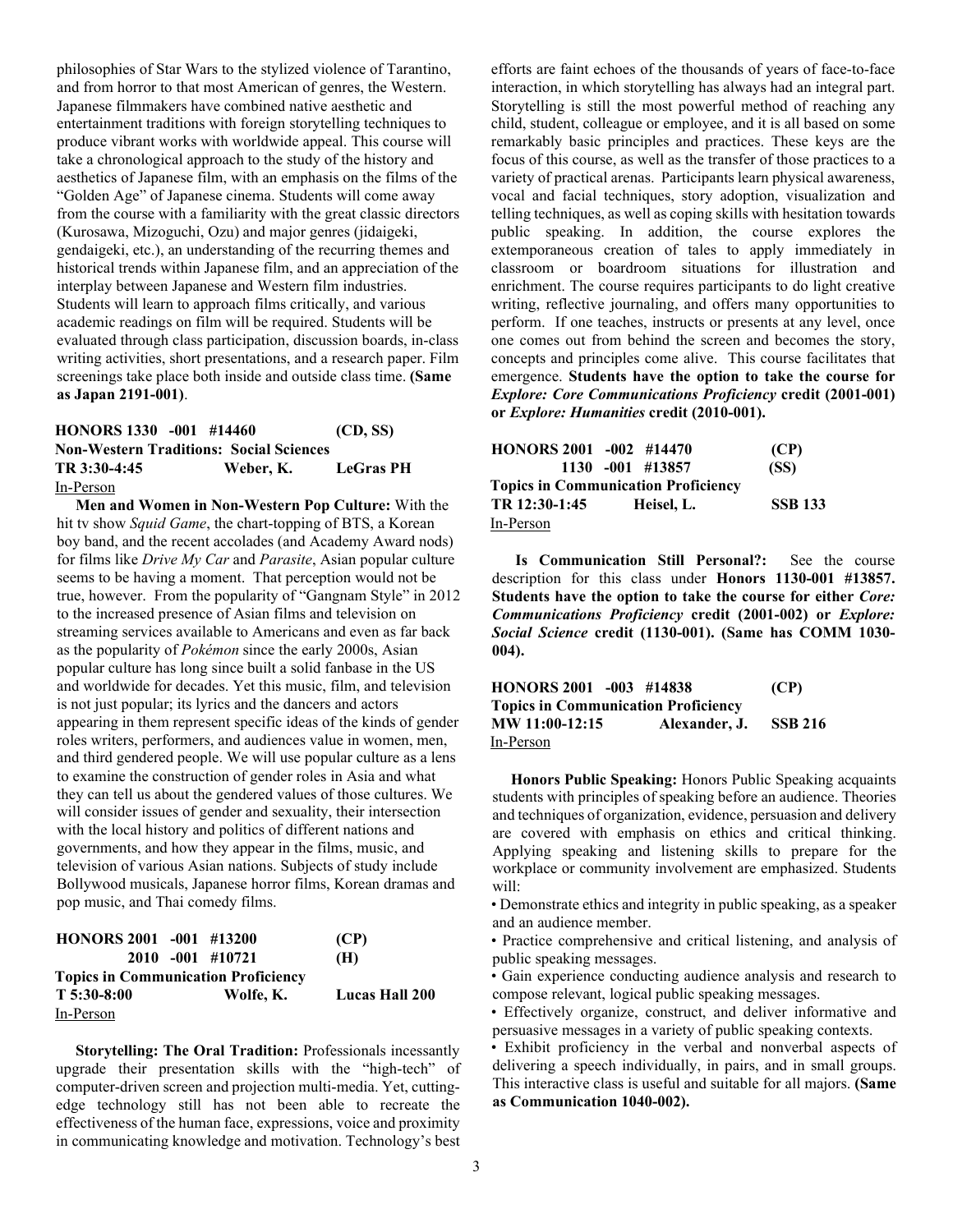| HONORS 2002 -001 #13940               |                         | (IL) |
|---------------------------------------|-------------------------|------|
|                                       | 2030 -004 #13690        | (SS) |
| <b>Topics in Information Literacy</b> |                         |      |
| MWF 12:30-1:20                        | Coppersmith, S. C307 PH |      |
| In-Person                             |                         |      |

 **Investigating and Mapping Spatial Citizenship:** This community engagement and mapping course offers geographic perspectives and geospatial tools to understand how we are globally connected and locally situated (Kerkhoff, 2018). The geographic context with geospatial technology is a lens connecting global and local economic, historic, cultural, and environmental patterns. A review of world geography offers a place-based refresher for global human-environment interactions, connecting to local challenges via community partners. Topics include global and local migrant/refugee situations, poverty, food insecurity, housing inequality, residential segregation, and environmental concerns.

 Activities include field outings, community partner project planning, mapping, and presentations offered through a researchbased model for pro-social community engagement. The National Geographic Society geo inquiry process will support inquiries via collecting and analyzing online and field data to create geo inquiry map presentations through GIS Story Maps shared with partners. Includes outdoor land use explorations and mapping using geographic information systems (GIS) from the geospatial industry, and global positioning systems (GPS) to conduct and present field research. Participants will share inquiries and field investigations with partners, such as housing and neighborhood organizations, the geospatial community, and the Missouri Geographic Alliance. **Students have the option to take this course for either** *Core: Information Literacy credit* **(2002-001) or** *Explore: Social Science* **credit (2030-004).**

| HONORS 2002 -002 #14471               |                                             | (IL) |
|---------------------------------------|---------------------------------------------|------|
|                                       | $2050 - 001$ #14463                         | (NS) |
| <b>Topics in Information Literacy</b> |                                             |      |
|                                       | TR 4:00-5:15 Schaffer-Ilvarsonn, A. C307 PH |      |
| In-Person                             |                                             |      |

 **Science in the News:** Have you ever read a news report about a new breakthrough in science or medicine and wondered how accurate it is? Are you confused by stories claiming that baby powder causes ovarian cancer or that eating red meat causes global warming? Scientific stories are reported in the news every day, and they often bear little resemblance to the facts. In this course, we will read science as reported in the news and evaluate those reports by examining the scientific studies and journal articles that the reports are based on. By looking at the published articles behind the media reports, students will gain an understanding of how the media distorts and simplifies scientific information. We will discuss how exposure to science in the news can create misconceptions and how those misconceptions influence what the public thinks about science. We will also examine how misunderstanding science and technology can influence politics and public policy. **Students have the option to take this course for either** *Core: Information Literacy* **credit (2002-002) or** *Explore: Math/Science* **credit (2050-001).**

| HONORS 2003 -001 #14472                          |  |                     | (AHG)            |                |  |
|--------------------------------------------------|--|---------------------|------------------|----------------|--|
|                                                  |  | $2010 - 002$ #13196 | (H)              |                |  |
| <b>Topics in American History and Government</b> |  |                     |                  |                |  |
| $TR 2:00-3:15$                                   |  |                     | Dowden-White, P. | <b>ESH 104</b> |  |
| In-Person                                        |  |                     |                  |                |  |

 **Reacting to the Past:** This course consists of elaborate historical simulation games in which students are assigned roles informed by classic texts in the history of ideas. Traditional class sessions are followed by a series of sessions run entirely by students; instructors lead discussions of readings, advise and guide students and grade their oral and written work. The course offers students a rigorous academic experience in which they conduct historical research, speak, and write extensively. It seeks to draw students into the past, promote engagement with big ideas, and improve intellectual and academic skills. The Fall 2022 Semester will feature two games: America's Founding: the Constitutional Convention of 1787; and Frederick Douglass, Slavery, and the Constitution in 1845. These games explore several topics and themes in a particular historical context, including but not limited to: politics, government, and the nation's founding, the constitution, democracy, race relations, and citizenship. These are issues that impact our present society, but to fully grasp history's power, we must step into the past to try to understand how people and circumstances very different from us and our context today shaped ideas and set in motion actions that remade their—and consequently our—world. **Students have the option to take this course for either** *Core: American History & Government* **(2003-001) or** *Explore: Humanities* **credit (2010- 002). (Same as History 2112-001).** 

| HONORS 2010 -001 #10721     |                  | (H)                   |
|-----------------------------|------------------|-----------------------|
|                             | 2001 -001 #13200 | (CP)                  |
| Inquiries in the Humanities |                  |                       |
| $T$ 5:30-8:00               | Wolfe, K.        | <b>Lucas Hall 200</b> |
| In-Person                   |                  |                       |

 **Storytelling: The Oral Tradition:** See the course description for this class under **Honors 2001-001 #13200. Students have the option to take the course for** *Explore: Humanities* **credit (2010-001) or** *Core: Communications Proficiency* **credit (2001-001).**

| HONORS 2010 -002 #13196     |                     | (H)   |                |
|-----------------------------|---------------------|-------|----------------|
|                             | $2003 - 001$ #14472 | (AHG) |                |
| Inquiries in the Humanities |                     |       |                |
| TR 2:00-3:15                | Dowden-White, P.    |       | <b>ESH 104</b> |
| In-Person                   |                     |       |                |

 **Reacting to the Past:** See the course description for this class under **Honors 2003-001 #14472 Students have the option to take the course for** *Explore: Humanities* **credit (2010-002 or**  *Core: American History & Government* **(2003-001). (Same as History 2112-001).** 

| HONORS 2010 -003 #14461     | (H)                   |
|-----------------------------|-----------------------|
| Inquiries in the Humanities |                       |
| MW 11:00-12:15              | Delston, J. LeGras PH |
| In-Person                   |                       |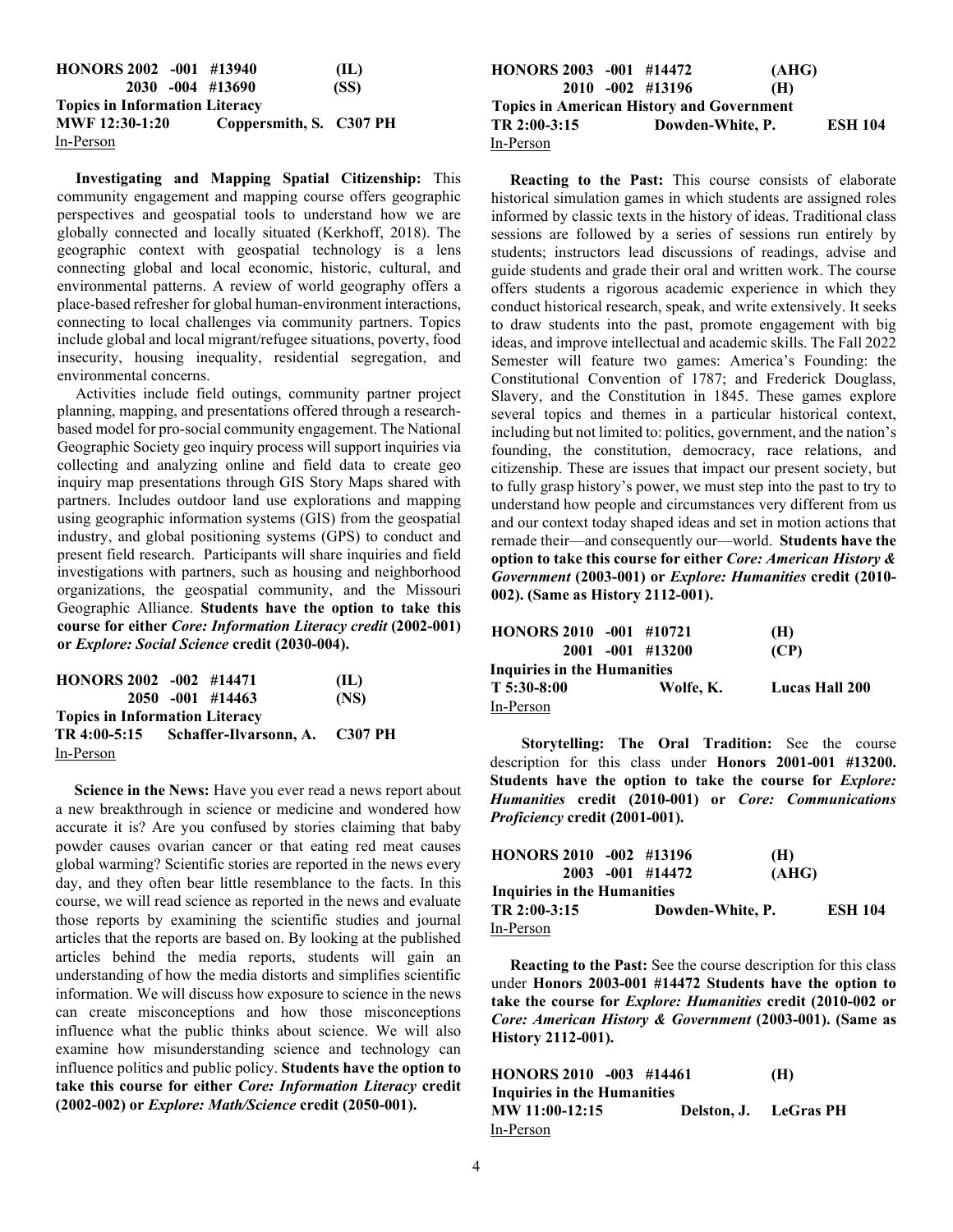**Philosophy and Feminism:** Gender pervades our conceptions of personal identity, romantic and platonic relationships, parenthood and child rearing, public policy and political parties, and health care. Yet gender is a slippery subject which is both difficult to define and to apply. In this class, we will consider topics that may include: gender theory; sexism; feminism; lesbian, gay, bisexual, and transgender theory; race; intersectionality, and the implications of such views on our lives. Feminist philosophy encompasses both a specified content and a philosophical approach; and it encompasses both an outsider critique of male-oriented philosophy as well as a perspective from within these traditional conceptions. Further topics may include the method, content, and status of feminist philosophy as well as books and articles from a variety of related fields that may include biology, neuroscience, and gender studies. **(Same as Philosophy 2253-001, Philosophy 3320-001, and Gender Studies 2253- 001).**

| HONORS 2010 -004 #14462     |                   | (H) |
|-----------------------------|-------------------|-----|
| Inquiries in the Humanities |                   |     |
| TR 3:30-4:45                | Gerth, D. C309 PH |     |
| In-Person                   |                   |     |

 **Monsters & Metaphors: Horror:** Lurking beneath our fear of vampires, werewolves, demons, and machete-wielding killers in hockey masks is an even darker and more disturbing unease with aspects of society that are far more realistic. Horror fiction and films often act as social and political critiques, morality plays, as well as avenues of psychological catharsis; they offer the imaginary as a substitute for the reality that we do not wish to examine. This course will cover the history of horror in a cultural perspective, exploring the larger, real issues that films and fiction engage with on a symbolic level. Films and/or fiction will include *The Bride of Frankenstein*, *Dracula*, *The Shining*, *Rosemary's Baby*, *The Exorcist,* and more.

| HONORS 2030 -001 #10722                         |           | (SS)           |
|-------------------------------------------------|-----------|----------------|
| Inquiries in the Social and Behavioral Sciences |           |                |
| <b>MWF 9:30-10:20</b>                           | Votaw. K. | <b>C209 PH</b> |
| In-Person                                       |           |                |

**HONORS 2030 -002 #10707 (SS) Inquiries in the Social and Behavioral Sciences MWF 11:00-11:50** Votaw, K. In-Person

 **Honors Psychology:** What are the most effective methods to study for a test? What are the meanings of dreams? How do illusions work? These are just a few of the questions that have been asked by psychologists since the birth of the field as an area of scientific research in the 1870s. This course will survey the basic concepts, theories, and pivotal findings over the past 100 years in the science of Psychology, with special emphasis on contemporary concepts and findings that focus on the relation of the brain to normal and pathological behaviors. Psychology has long evolved past the psychoanalytic influence to include biological, social, learning, motivational, and developmental perspectives, to name a few. Contemporary psychologists go beyond philosophical or anecdotal speculation and rely on empirical evidence to inform their conclusions. Similarly, students should expect to push beyond pre-existing schemas and misconceptions of the field of psychology and prepare to understand contemporary quantitative research methods as they are used to predict and test human behavior. **While this course is not cross-listed, it will count as General Psychology for Honors students.**

**HONORS 2030 -003 #10708 (SS) Inquiries in the Social and Behavioral Sciences TR 9:30-10:45 Wilson, C. LeGras PH** In-Person

 **Conspiracy Theories: Who Do You Believe?:** From the JFK assassination, the attack on 9/11, to the mysterious Area 51, some of the world's greatest mysteries have eluded us. Join us this semester as this class attempts to uncover the truth to some of the world's biggest conspiracy theories. This course is designed to stretch your critical thinking skills on topics such as the Freemasons, the New World Order and many other conspiracy stories that could be true. Fear and corruption have contributed to many conspiracy ideas and with the rise of the internet, anyone can be a conspiracy theorist. Are these people crazy, or are they really onto something big? Come and decide for yourself.

| HONORS 2030 -004 #13690                                |                         | (SS) |
|--------------------------------------------------------|-------------------------|------|
| $2002 - 001$ #13940                                    |                         | (IL) |
| <b>Inquiries in the Social and Behavioral Sciences</b> |                         |      |
| <b>MWF 12:30-1:20</b>                                  | Coppersmith, S. C307 PH |      |
| In-Person                                              |                         |      |

 **Investigating and Mapping Spatial Citizenship:** See the course description for this class under **Honors 2002-001 #13940. Students have the option to take this course for either** *Explore: Social Science* **credit (2030-004) or** *Core: Information Literacy* **credit (2002-001).**

| HONORS 2050 -001 #14463                  |                     | (NS) |
|------------------------------------------|---------------------|------|
|                                          | $2002 - 002$ #14471 | (IL) |
| <b>Inquiries in the Natural Sciences</b> |                     |      |
|                                          |                     |      |
| In-Person                                |                     |      |

 **Science in the News:** See the course description for this class under **Honors 2002-002 #14471. Students have the option to take this course for either** *Explore: Math/Science* **credit (2050- 001) or** *Core: Information Literacy* **credit (2002-002).**

| HONORS 2060 -001 #10719      |                          | (SS) |
|------------------------------|--------------------------|------|
| <b>Inquiries in Business</b> |                          |      |
| TR 9:30-10:45                | Grimm-Howell, E. C309 PH |      |
| In-Person                    |                          |      |

 **Honors Legal Environment of Business:** This course serves as an introduction to the nature and meaning of law, sources of law, legal process and institutions. The legal environment of business is defined as: the attitude of the government toward business, the historical development of this attitude; current trends of public control in taxation, regulation of commerce and competition; freedom of contract, antitrust legislation and its relationship to marketing, mergers and acquisitions; and labor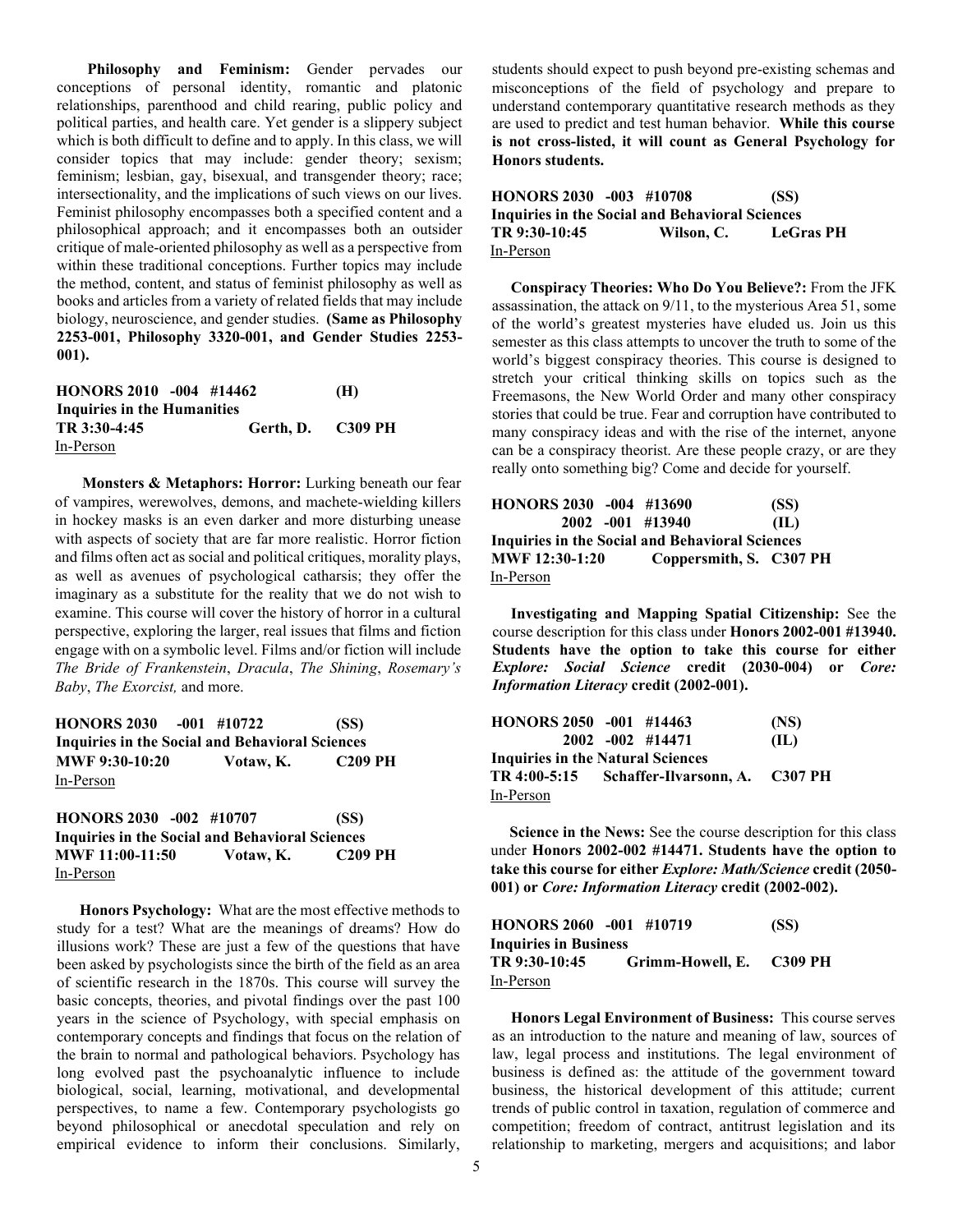management relations. **While this class is not cross-listed, it DOES count as BA 2900 for Honors students.** This offering is intended to closely follow the material offered and studied in BA 2900 at the College of Business Administration while presenting students the opportunity to encounter this material in an Honors Seminar setting.

| HONORS 2080 -001 #14825     |          |                |
|-----------------------------|----------|----------------|
| <b>Inquiries in Nursing</b> |          |                |
| TR 2:00-3:15                | Reid. R. | <b>C209 PH</b> |
| In-Person                   |          |                |

 **Diversity in Healthcare: A Global Perspective:** This course provides an overview of the history of nursing, cultural concepts, communication principles, as they relate to understanding clients across the lifespan. The scope of practice of the Registered Nurse in a variety of health care settings will be defined and explored. Students will be exposed to computer assisted instruction (CAI) and Internet research methods as integral adjuncts to the teaching/learning process. **While this course is not cross-listed, it will satisfy Nursing 1000 for nursing majors.** 

| HONORS 2080 -002 #14826     |            |                 |
|-----------------------------|------------|-----------------|
| <b>Inquiries in Nursing</b> |            |                 |
| TR 9:30-10:45               | Bertram, J | <b>Seton PH</b> |
| In-Person                   |            |                 |

 **Nutrition and Health:** This class will study the basic nutritional needs throughout the human life span, with analysis and comparison of alternative approaches to dietary planning. Our assigned readings and class discussions will emphasize the role of nutrition in promotion of health and prevention of illness. Based on the review of literature, analysis of typical dietary intake, and the consideration of individual preferences and life style, the student will develop a personal dietary plan for optimal health, as well as gain useful insights about the importance of health in our society today. This class is useful for students of all majors, particularly Nursing, Education and Psychology, as well as any student who is interested in his or her own health. **While this course is not cross-listed, it will satisfy Nursing 2000 for Nursing majors.**

| HONORS $2310 -001$ #12916                   |              | (CD, H)         |
|---------------------------------------------|--------------|-----------------|
| <b>Cultural Diversity in the Humanities</b> |              |                 |
| TR 3:30-4:45                                | Torrusio, A. | <b>Seton PH</b> |
| In-Person                                   |              |                 |

 **The** *One Thousand and One Nights* **in Adaptation and Cultural Cross-Pollination:** The medieval Arabic cycle of stories known as *One Thousand and One Nights,* popularly known in the west as the *Arabian Nights,* is a classic of world literature that has continuously inspired artists around the globe. In this course, we will read the *Nights* and discuss its dominant themes including deceit, sex, revenge, violence, and redemption. We will also analyze the enduring power of the *Nights* and the range of literary authors, genres, and variations it has influenced. Our investigation will include literary re-tellings from African writers (Djebar, Mahfouz), musical and balletic renditions from Russian composers and choreographers (Rimsky-Korsakov, Fokine), as

well as examples of visual interpretations and modern film adaptations.

### **HONORS 2310-002 #14832 (CD, H) Cultural Diversity in the Humanities TR 11:00-12:15 Csapo-Sweet, R. SSB 132** In-Person

 **Introduction to World Cinema:** This course examines the history of cinema from its beginnings in late 19th-century France to contemporary times. It begins with the invention of photography and its development into moving pictures. We study cinema as a form of artistic expression; as well as an industry, technology and a form of mass communication. Honors 2310 will also explore the medium from a perspective of world history, architecture, other art forms and the humanities. The geographic areas covered include: United States, Europe, Africa, Asia, India and the Middle East. From Hollywood to Bollywood and onto Nollywood (Nigeria).

We will examine films from a variety of perspectives. International film theory and criticism will be studied as well as major genres, auteurs, and artists. The course includes the silent period and the work of Alice Guy-Blaché, one of the most important figures in early cinema. A feminist perspective will be an intrinsic part of the course, as will the study of topics such as Soviet Cinema; Stanislavski's "Method System;" Film Noir; the Neo-Realist movements in France, Italy and India; German Expressionism; and the emerging cinema of Iran and the Middle East.

| HONORS 3001 -001 #12992           |                  | (GA)    |
|-----------------------------------|------------------|---------|
|                                   | 3030 -001 #10709 |         |
| <b>Topics in Global Awareness</b> |                  |         |
| $MW 2:00-3:15$                    | Herrick, C.      | C309 PH |
| In-Person                         |                  |         |

 **International Political Economy:** This course provides an introduction to international political economy. In particular, it will focus on the politics of international trade, finance, and investment. It will analyze the relationships between developed and developing countries and it will assess the relative usefulness of alternative frameworks for studying international political economy. **Students who need this course for Global Awareness credit in the College of Business must be enrolled in Honors 3001-001. (Same as Political Science 3830-001).** 

| HONORS 3001 -002 #14473           |                  | (GA)        |
|-----------------------------------|------------------|-------------|
|                                   | 3030 -004 #13937 |             |
| <b>Topics in Global Awareness</b> |                  |             |
| TR 12:30-1:45                     | Scheuler, L.     | - Villa 155 |
| In-Person                         |                  |             |

 **Conducting Business for the Common Good: Global Perspectives on Social Entrepreneurship, Microenterprise, and Corporate Social Responsibility:** Since its appearance in the 1980s, the concept of social entrepreneurship, or the creation of businesses that have the shared purpose of making money while supporting the public good, has gained ground across the globe. This seminar identifies relationships between social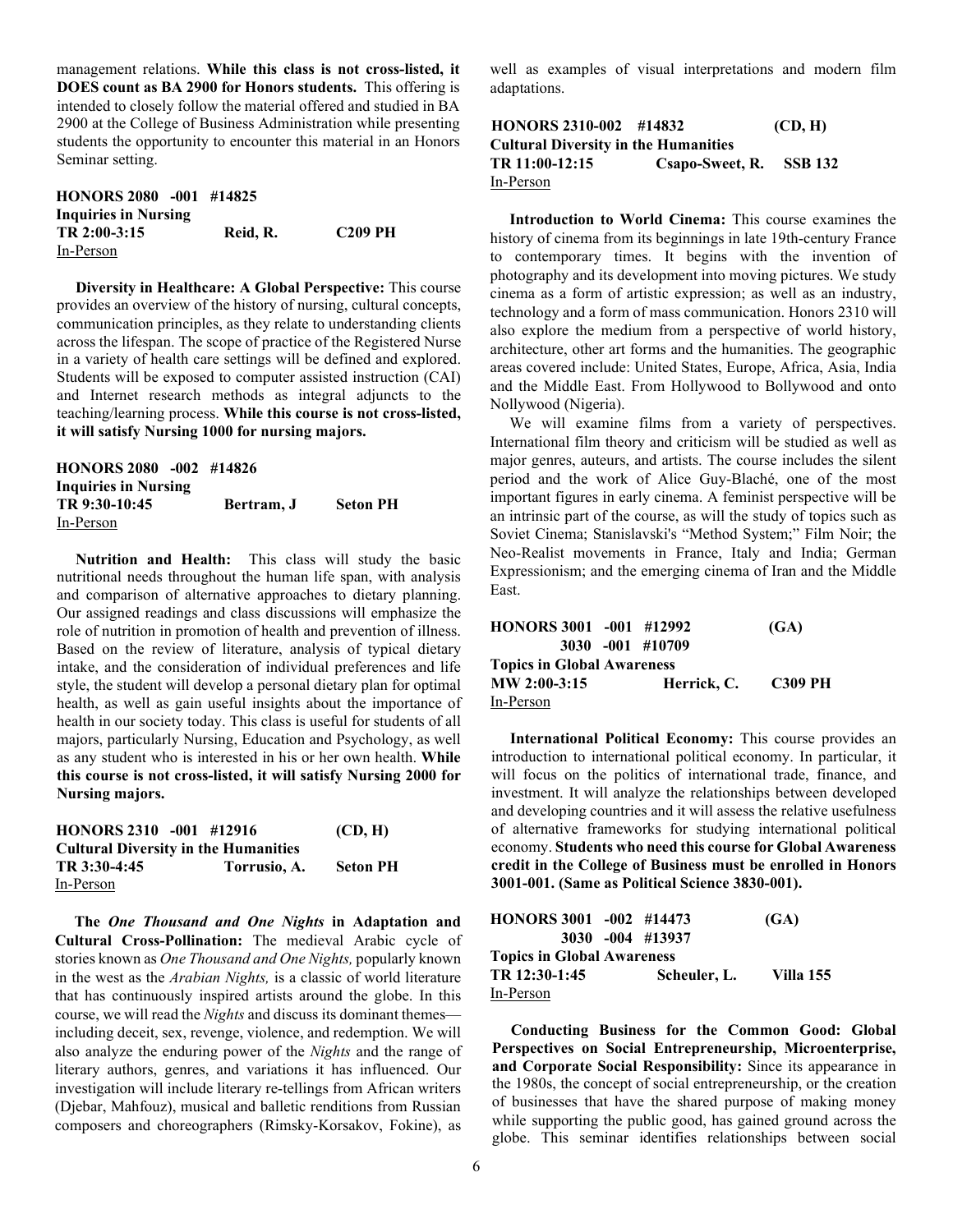entrepreneurship, microlending/microenterprise, and practices of corporate social responsibility (CSR) to protect the environment, empower marginalized populations, and address other societal needs. From the groundbreaking work of the Grameen Bank in Bangladesh to the spread of social enterprises in the U.S., Latin America and Africa, students will gain an understanding of the "double bottom line" and whether entrepreneurial efforts are successful in meeting their economic and social goals. **Students who need this course for Global Awareness credit in the College of Business must be enrolled in Honors 3001-002.**

| HONORS 3001 -003 #14474           |                      | (GA) |  |  |  |  |  |  |
|-----------------------------------|----------------------|------|--|--|--|--|--|--|
| $3030 - 006$ #14466               |                      |      |  |  |  |  |  |  |
| <b>Topics in Global Awareness</b> |                      |      |  |  |  |  |  |  |
| MW 12:30-1:45                     | Schiessl, C. C309 PH |      |  |  |  |  |  |  |
| In-Person                         |                      |      |  |  |  |  |  |  |

 **Europe from 1945 to Today: Zero Hour to the 21st-Century Way of Life:** This course will provide a systematic introduction to the political, economic, social, and cultural history of Europe since the end of World War II. As such, the class will begin by surveying the impact of total war on European society, before delving into the dominant division of the continent during the Cold War between a mostly democratic and capitalist west and the communist east. While the west experienced the "economic miracle," the east suffered from Stalinist repression and after the dictator's death entered a phase of political and economic stagnation. Meanwhile, during the period of decolonization, most European colonies in Africa and Asia gained independence. Furthermore, the course will try to explain the downfall of the Soviet Union and the end of the Cold War, while also focusing on the increasing economic and political cooperation of many European countries within N.A.T.O. and the European Union. Finally, the course will cover recent developments, including increased tensions surrounding Putin's Russia, the Brexit, the Greek financial crisis, and the rise of right-wing populist movements, among other economic and political uncertainties. **Students who need this course for Global Awareness credit in the College of Business must be enrolled in Honors 3001-003.**

### **HONORS 3010 -001 #12917 Advanced Honors Seminar in the Humanities M 12:30-3:10 Delston, J. LeGras PH**  In-Person

 **Medicine, Values, and Society:** In this course, we will cover central issues in bioethics. Topics include autonomy, informed consent, the ethics of research and clinical trials, race, reproductive control, and scarcity. Through the lens of foundational ethical theories, we will explore contemporary medical practice in depth. This class will provide an advanced survey of current medical ethics, an opportunity to look carefully at key concepts, and allow us to develop philosophical skills. **(Same as Philosophy 2258-001 and Philosophy 3320-002).** 

**HONORS 3010 -002 #12993 Advanced Honors Seminar in the Humanities TR 2:00-3:15 Schreyer, K. LeGras PH** In-Person

 **Courtesy, Courtly Love, & Adventure:** This course explores the themes of hospitality, courtly love, and the place of outsiders in a wide range of texts in the western literary tradition. The objects of our study will not only be proper manners, but also antisocial and even perverse behavior. Why do scenes of hospitality titillate us with intimate and erotic possibilities? And why do they feature prominently in great adventure stories? In addition to reading such texts as Homer's *Odyssey, Sir Gawain and the Green Knight,* Chaucer's *The Cantebury Tales,*  Shakespeare's *Twelfth Night,* and a novel by Jane Austen, we may also consider the emergence of decorum in the visual arts, namely works by da Vinci, Raphael, Cellini, and others. **(Same as English 3310-001).**

#### **HONORS 3010 -003 #14827**

#### **Advanced Honors Seminar in the Humanities TR 12:30-1:45 Csapo-Sweet, R. SSB 132** In-Person

 **History of Documentary Film:** This course considers the history, theory, and criticism of nonfiction film and includes screening of representative documentaries. Beginning with the first films, the course will chart the evolution of the documentary from the early Lumiere brothers to current independent films and electronic news gathering. We will examine multiple platforms charged with truth telling, while discussing current controversies regarding "alternate facts," fake news, and propaganda. We'll chart the global traditions that created more than 100 years of nonfiction cinema. Films include *Nanook of the North* (Flaherty, 1922), *Shoah* (Lanzmann, 1987), and such pseudo documentaries as *Triumph of the Will* (Riefenstahl, 1935). The course will also cover the genre of the political documentary with such films as Michael Moore's *Roger and Me* as well as a number of "conservative" films made in reaction.

 Honors 3010 will examine how documentary differs from fiction films; how nonfiction films interpret and archive the past; how powerful influences shape our perception of truth through motion pictures; and how nascent technologies play a role in determining our perspectives on visual media. The writings of such media critics as Noam Chomsky, Herbert Schiller and Robert McChesney will provide a systems approach to the analysis of mass communication and the role of the documentary in it.

#### **HONORS 3020 -001 #14464 Advanced Honors Seminar in the Fine and Performing Arts F 2:00-4:40 Adams, A. C209 PH** In-Person

 **Advanced** *Bellerive***:** This exciting course is open to sophomore- to senior-level students who are interested in the production of our annual literary publication, *Bellerive*. The class will focus on various components of publishing, including reading and selecting works to be published (poetry, prose, academic writing, art, and music), copy editing, communicating with submitters, layout design, digital works, and the marketing and sales of the publication. Individuals in the class will choose which areas of production best suit their interests and abilities by working on one of three committees—editing, art, or layout—in addition to serving on the public relations committee. Students' grades will be based upon their individual contributions to the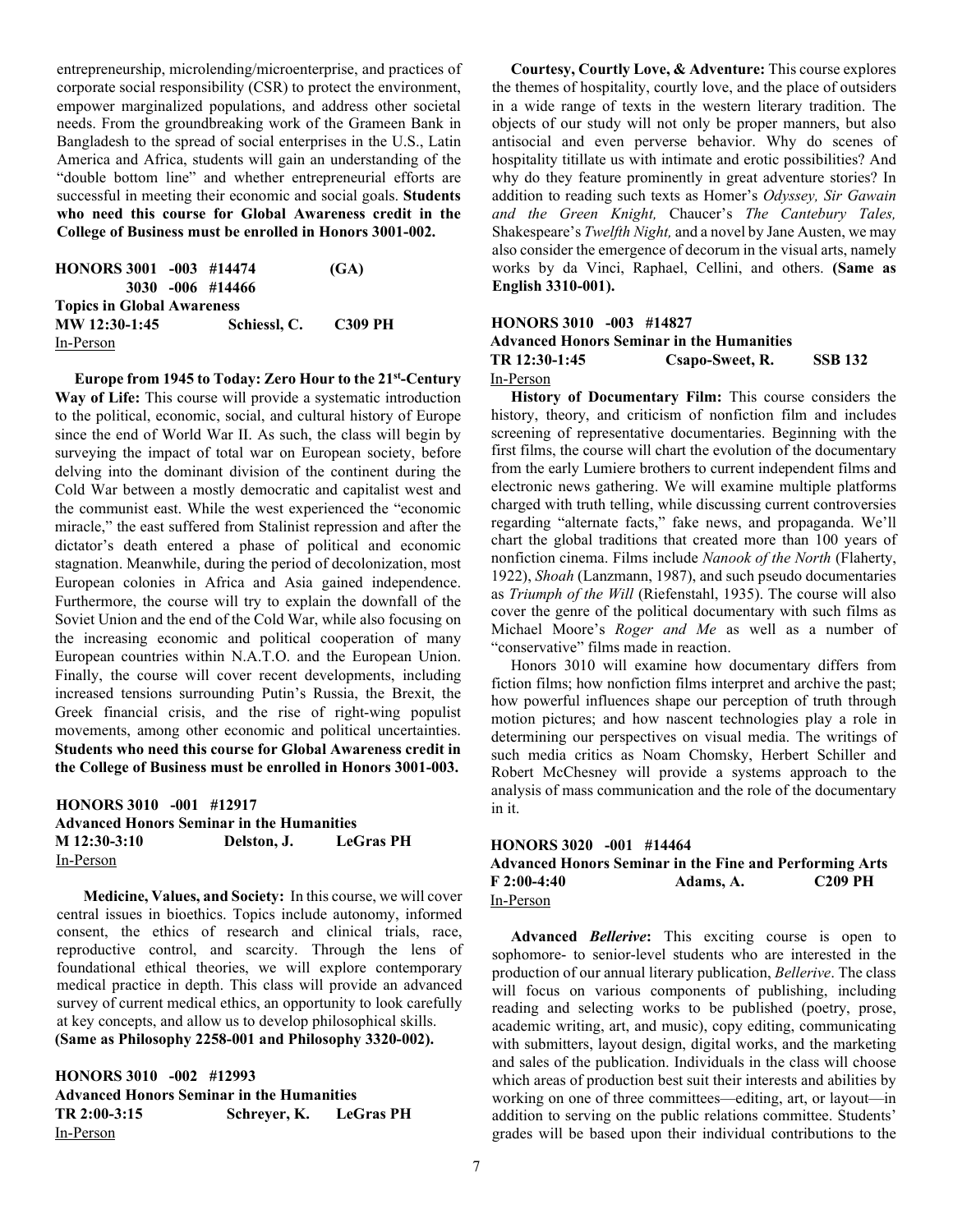publication process, including committee work, and their participation in writing assignments such as discussion board posts or short essays. This issue of *Bellerive* will launch in February 2023. Students are highly encouraged to participate in this celebration**.** 

**\*\*This course requires consent of the instructor.\*\***

**HONORS 3030 -001 #10709 3001 -001 #12992 (GA) Advanced Honors Seminar: Social & Behavioral Sciences MW 2:00-3:15 Herrick, C. C309 PH** In-Person

 **International Political Economy:** See the course description for this class under **Honors 3030-001 #12992. Students who need this course for Global Awareness credit in the College of Business must be enrolled in Honors 3001-001. (Same as Political Science 3830-001).**

# **HONORS 3030 -002 #13688 Advanced Honors Seminar: Social & Behavioral Sciences MW 3:30-4:45 Votaw, K. LeGras PH** In-Person

 **Let's Use Behavioral Science to Change the World:** The Challenger explosion, the collapse of Pruitt Igoe, heck, even New Coke. Who could have predicted the outcomes of these unfortunate disasters? Well, behavioral scientists might have! Ditching a traditional focus on terms, memorization, or unconnected abstract concepts, this course will ask students to embark on a deeper exploration of the processes, implications, and applications of the behavioral and social sciences, by focusing on real and local social concerns within their communities. Students will work together to identify issues, research evidence-based solutions, and present their findings to relevant stakeholders. Much of the coursework will focus on these hands-on and active projects, but students will also develop a richer understanding of advanced social scientific reasoning and communication through readings and group discussions. This course is for anyone interested in better understanding and applying behavioral research outside of academe. To change the world!

**HONORS 3030 -003 #13689 Advanced Honors Seminar: Social & Behavioral Sciences TR 2:00-3:15 Ahrndt, S. Villa 155** In-Person

 **Beyond Your Bubble: Communicating Constructively Across the Political Divide:** It's hard to deny that there is an ever-expanding divide in American society stemming from radically different world views of politics, religion, and even wearing masks in a global pandemic. This divide has the power to shake the foundation of even our closest and most-established relationships. In this course, students will look closely at the reasons for the divide, examine the impact it has on relationships and communication, and uncover strategies, skills, and tools to communicate more effectively and move toward mutual understanding, collaboration, and connection. The main form of assessments used will be seminar participation, weekly written reflections on the readings, discussion-leading, and a final project in which students will apply the strategies learned outside the classroom to their own relationships and present the findings. **(Same as Communication 3395-001).**

| HONORS $3030 -004$ #13937                                        |  |                        |      |  |  |  |  |
|------------------------------------------------------------------|--|------------------------|------|--|--|--|--|
|                                                                  |  | 3001 -002 #14473       | (GA) |  |  |  |  |
| <b>Advanced Honors Seminar: Social &amp; Behavioral Sciences</b> |  |                        |      |  |  |  |  |
| TR 12:30-1:45                                                    |  | Scheuler, L. Villa 155 |      |  |  |  |  |
| In-Person                                                        |  |                        |      |  |  |  |  |

 **Conducting Business for the Common Good: Global Perspectives on Social Entrepreneurship, Microenterprise, and Corporate Social Responsibility:** See the course description for this class under **Honors 3001-002 #14473**. **Students who need this course for Global Awareness credit in the College of Business must be enrolled in Honors 3001-002.**

#### **HONORS 3030 -005 #14465**

**Advanced Honors Seminar: Social & Behavioral Sciences TR 11:00-12:15 Bagwell, S. LeGras PH** In-Person

 **Causes & Consequences of Political Violence:** This course examines the way actors in the international system use, promote, or allow violence to achieve political goals. You will learn what political violence is, why it is used, and the consequences of its use. What motivates terrorists? Why do individuals join rebel groups? Why do security forces target civilians? How do other countries, international organizations, and non-governmental organizations respond? What are the social, political, and economic consequences for states which are complicit in committing political violence? You will develop and refine skills of observation, evaluation, and communication of specialized information to non-specialist audiences; these will be achieved through assignments designed to mimic expectations in various career paths, including government, business, and non-profit work. **(Same as Political Science 3860-001).**

| HONORS 3030 -006 #14466 |  |                                                                  |                      |  |
|-------------------------|--|------------------------------------------------------------------|----------------------|--|
|                         |  | 3001 -003 #14474                                                 | (GA)                 |  |
|                         |  | <b>Advanced Honors Seminar: Social &amp; Behavioral Sciences</b> |                      |  |
| MW 12:30-1:45           |  |                                                                  | Schiessl. C. C309 PH |  |
| In-Person               |  |                                                                  |                      |  |

 **Europe from 1945 to Today: Zero Hour to the 21st-Century Way of Life:** See the course description for this class under **Honors 3001-003 #14474. Students who need this course for Global Awareness credit in the College of Business must be enrolled in Honors 3001-003.**

**HONORS 3040 -001 #14467 Advanced Honors Seminar in Mathematics and Computing TR 9:30-10:45 Ross, E. C209 PH** In-Person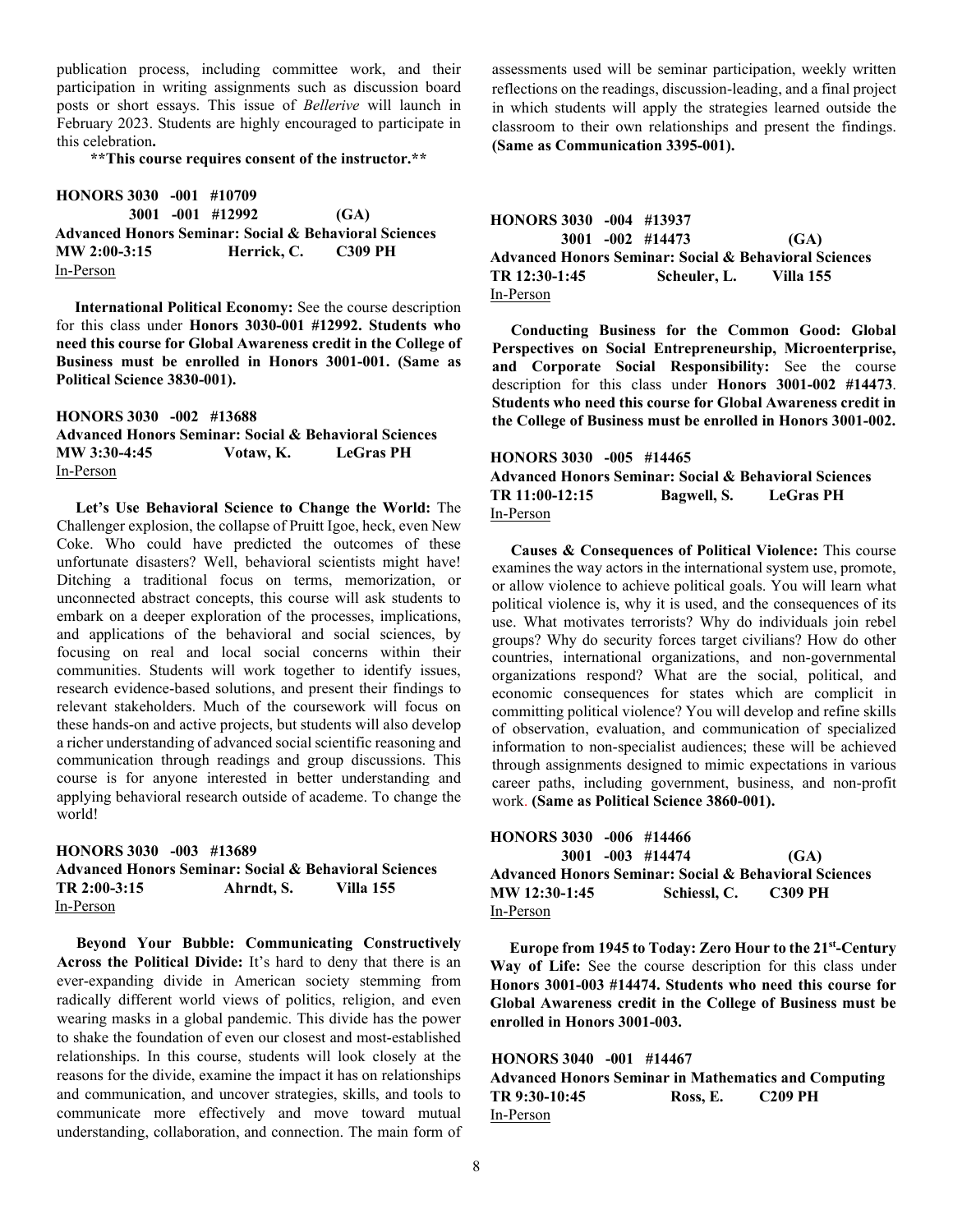**Applications of Calculus:** The beauty of calculus is that it can be applied in so many disciplines, and yet after taking a standard calculus course, students are often left wondering, "When will I use this in real life?" This course answers that question by going beyond the calculus textbook to provide a hands-on look at how differentiation and integration can be used in both the natural and social sciences. Case studies will be used to explore calculus and mathematical modeling in a variety of interesting applications from economics, statistics, biology, and more. **This class is intended for students in any discipline who have taken Math 1100 – Basic Calculus or Math 1800 – Analytic Geometry and Calculus I. Although this course is not cross-listed, it will count toward the math minor for Honors students.**

**HONORS 3100 -001 #12404** 

**Honors Advanced Composition: Jr. Level Writing Req. TR 9:30-10:45 Sieger-Walls, L. Villa 155 HONORS 3100 -002 #13552 Honors Advanced Composition: Jr. Level Writing Req. TR 11:00-12:15 Sieger-Walls, L. Villa 155 HONORS 3100 -003 #14468 Honors Advanced Composition: Jr. Level Writing Req. MW 9:30-10:45 TBA LeGras PH HONORS 3100 -004 #14469 Honors Advanced Composition: Jr. Level Writing Req. MW 11:00-12:15 TBA C307 PH**

**All transfer Honors students are required to take the university's junior level writing course in Honors. Other Honors students are encouraged to take an Honors junior composition class to fulfill a seminar requirement.** 

 **Writing the City:** Through informal and formal writing assignments, discussion, instruction and research, students will improve their critical thinking, research, discussion and writing skills. The course is designed to help students meet the challenges of college writing and intellectual inquiry and does so by focusing on the city of St. Louis and the specific fields of study of those enrolled in the course. Issues such as depth and development of content, voice, style, tone, correct expression, and research techniques are among the many topics emphasized in this class. Students will write journals and also a minimum of 4 to 5 papers.

#### **\*HONORS 4100 IS A REQUIREMENT FOR ALL HONORS STUDENTS.\***

**HONORS 4100 -001 #10711 Independent Portfolio Writing ARR Wilson, C.** 

**HONORS 4100 -002 #10712 Independent Portfolio Writing ARR Gerth, D.** 

#### **HONORS 4100 -003 #13144 Independent Portfolio Writing ARR TBA**

 **Independent Writing Portfolio:** This course is designed to help students document their accomplishments while attending the Honors College, and prepare texts that will help them achieve goals after college. Students taking Honors 4100 will choose either a one or two-hour option, and can decide to focus primarily on job-seeking goals or graduate admissions plans. All students will complete a minimum of four writing projects, including master resumes, career resumes, CVs, personal statements for graduate school admissions and self-reflections on past writing projects. Together with an instructor, students select the assignments and agree upon a schedule for completing them. **All students who enroll in 4100, even if waitlisted, will be able to take the course. We will open up additional section(s) as needed, depending on enrollment. All waitlisted students will be moved into an open new section the week before classes begin. We cannot promise that you can take the instructor you signed up for.**

# **INDEPENDENT STUDY SECTIONS \*ATTENTION: 6.0 HOURS OF INDEPENDENT STUDY OR INTERNSHIP (WITHIN HONORS OR YOUR MAJOR) ARE REQUIRED FOR ALL PLHC STUDENTS\***

#### **INDEPENDENT STUDY**

**HONORS 4900 -001 #10713 Independent Study in Honors ARR Baldus, K.** 

**HONORS 4900 -002 #10714 Independent Study in Honors ARR Gerth, D.** 

**HONORS 4900 -003 #10715 Independent Study in Honors ARR Munn Sanchez, E.** 

**HONORS 4900 -004 #10716 Independent Study in Honors ARR Schiessl, C.**

**HONORS 4900 -005 #10717 Independent Study in Honors ARR Torrusio, A.** 

**HONORS 4900 -006 #10723 Independent Study in Honors ARR Votaw, K.** 

**HONORS 4900 -007 #10738 Independent Study in Honors F 8:30-10:30 Gerth, D.**